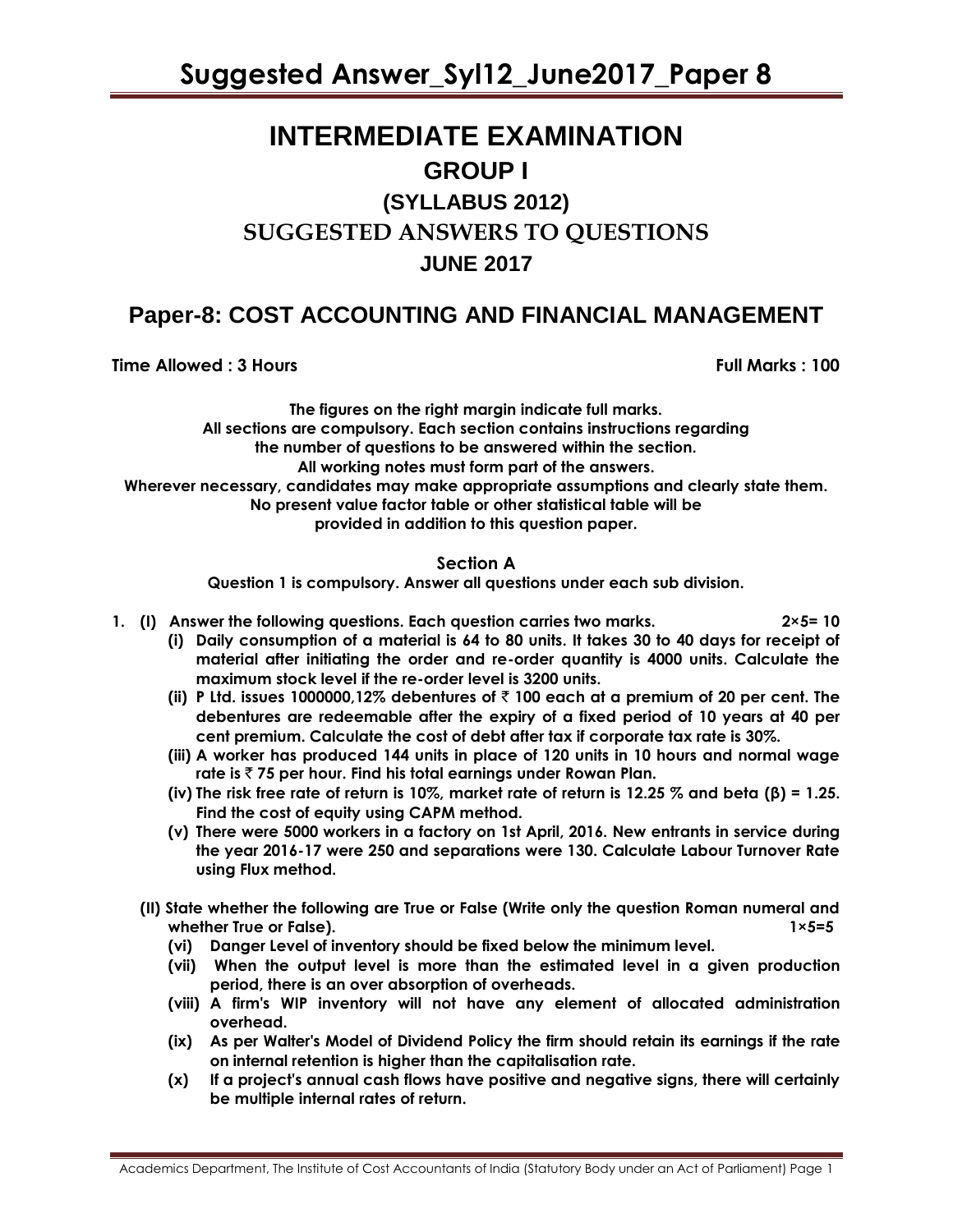**(III) Fill in the blanks (Legibly write only the Roman numeral and the content filling the blank):**

**1×5= 5**

- **(xi) When raw material is accounted at standard cost, variances due to normal reasons will be treated as \_\_\_\_\_\_\_\_\_\_\_cost (give the element of cost).**
- **(xii) Cost of idle time (idle hours × hourly rate) incurred by a worker directly working on a product is treated as \_\_\_\_\_\_\_\_\_\_\_\_\_\_\_\_ (give the element of cost).**
- **(xiii) Royalty payable based on the right to sell is treated as\_\_\_\_\_\_\_\_ (give the element of cost).**
- **(xiv) The discount rate used for determining NPV of a project under capital budgeting is at least the\_\_\_\_\_\_\_\_\_.**
- **(xv) Modigliani-Miller theory states that \_\_\_\_\_\_\_\_\_\_\_\_is independent of the firm's dividend policy.**
- **(IV)Match the following (You may opt to write the Roman numeral and the matched alphabet instead of copying the contents into the answer books): 1×5=5**

| (xvi) | <b>EOQ</b>                                        | A  | Direct Labour                                           |
|-------|---------------------------------------------------|----|---------------------------------------------------------|
|       | (xvii) Sunk Cost                                  | B  | Inventory management                                    |
|       | (xviii) Direct worker's contribution to PF        | C  | Ignores value of money                                  |
| (xix) | <b>Profitability Index</b>                        | D  | Measures the profitability of an investment<br>proposal |
| (xx)  | Market price per share at the<br>end of year 1 is |    | <b>E</b> Excluded from Cost                             |
|       |                                                   | F. | Cost of alternative resources                           |
|       |                                                   | G. | Minimum ordering cost                                   |
|       |                                                   | н  | <b>Managerial decision making</b>                       |
|       |                                                   |    | Ignores project life                                    |
|       |                                                   |    | Dividend at year 2 end / (K $_e$ – g)                   |
|       |                                                   | ĸ  | Dividend at year 1 end $/(K_e - g)$                     |

## **Answer:**

- 1. (I) (i) Maximum Stock level = (Re-order level + Re-order quantity) (Minimum rate of consumption × minimum Re – order period)
	- $= (3,200 + 4,000) (64 \times 30)$  $= 7.200 - 1.920$
	- = 5,280 units

(ii) 
$$
Kd = \frac{1(1-1) + \frac{(RV - NP)}{N}}{\frac{RV + NP}{2}} = \frac{12(1-0.3) + \frac{140-120}{10}}{140+120}
$$

$$
= (8.4+2) / 130 = 0.08 \text{ OR } 8\%
$$

(iii) Time Allowed =  $10/120 \times 144 = 12$  hours  $Time$   $Sau$  $d = 12$   $10 - 2h$ 

| $11$ me Saved = 12 – 10 = 2 nours               |     |
|-------------------------------------------------|-----|
| Under Rowan Plan:                               |     |
| Normal wages = 10 hours $×75$                   |     |
| Add: Bonus = $\frac{2 \times 10}{12} \times 75$ | 125 |
| Total Earnings                                  |     |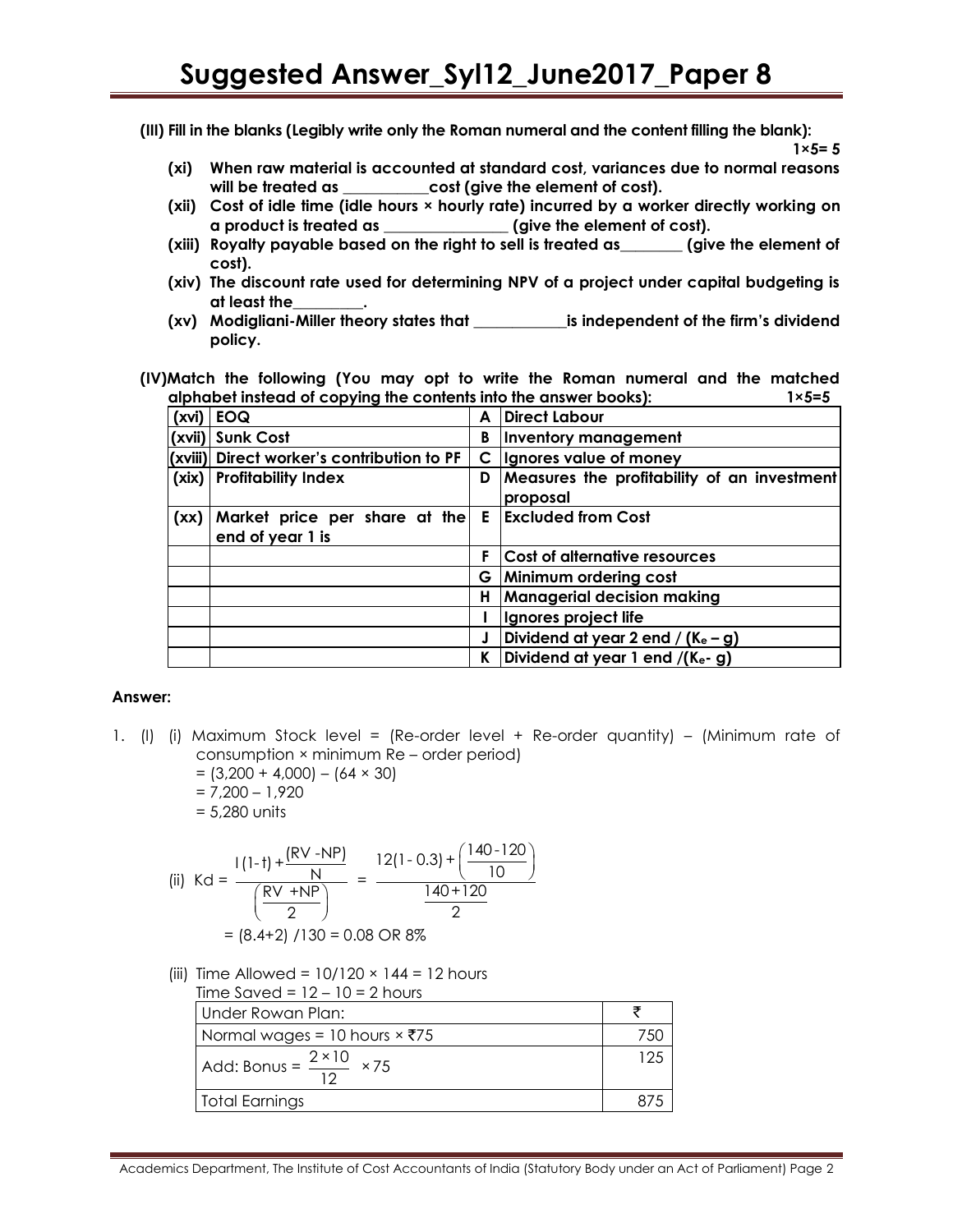Alternative Presentation: Total Earnings =  $H \times R + [({(S - H)})/S) \times 10 \times 75]$  $=$  ₹ (10 ×75) + [({12 – 10}/12) × 10 × 75  $=$  ₹ 750 + ₹ 125 = ₹875

(iv) ke = Rf +  $\beta$  (Rm – Rf) = 10% +1.25 × 2.25% = 10 + 2.813 = 12.813%

(v) Labor Turnover rate (Flux method)  
\n
$$
= \frac{1}{2} \times \frac{\text{No. of new entrants + No. of leaves}}{\text{Average No. of workers during the year}} \times 100
$$
\n
$$
= \frac{1}{2} \times \frac{250 + 130}{5060} \times 100
$$
\n
$$
= \frac{1}{2} \times \frac{380}{5060} \times 100
$$
\n= 3.75%  
\nNote: - Average No. of Workers =  $\frac{5000 + (5000 + 250 - 130)}{2} = \frac{5000 + 5120}{2}$ 

- (II) (vi) False
	- (vii) True
	- (viii) True
	- (ix) True
	- (x) True
- (III) (xi) Direct Material Cost
	- (xii) Factory Overheads or Works Overheads
	- (xiii) Selling Overheads or Selling and Distribution Overheads
	- (xiv) Cost of Capital
	- (xv) Value of the firm

(IV)

| (xvi) | EOQ                                            | B | Inventory Management           |
|-------|------------------------------------------------|---|--------------------------------|
|       | (xvii) Sunk Cost                               |   | H   Managerial Decision Making |
|       | (xviii) Direct worker's contribution to PF     |   | <b>Excluded from Cost</b>      |
| (xix) | <b>Profitability Index</b>                     |   | Ignores Project Life.          |
| (xx)  | Market price per share at the end of year 1 is |   | Dividend at year 2 end/(Ke-g)  |

 $\frac{13120}{2}$  = 5060

## **[Section B] Answer any three questions from question numbers 2, 3, 4 and 5. Each question carries 15 marks.**

**2. (a) The following information is provided by GA Ltd. for the year ended 31st March, 2017: Production and Sales: 20,000 units** 

| <b>Direct Material</b>                     | 30,00,000   |
|--------------------------------------------|-------------|
| <b>Direct Wages</b>                        | 22,50,000   |
| <b>Factory Overhead</b>                    | 20,62,500   |
| <b>Office and Administration Overheads</b> | 8,50,000    |
| <b>Selling and Distribution Overheads</b>  | 2,50,000    |
| <b>Sales</b>                               | 1,00,95,000 |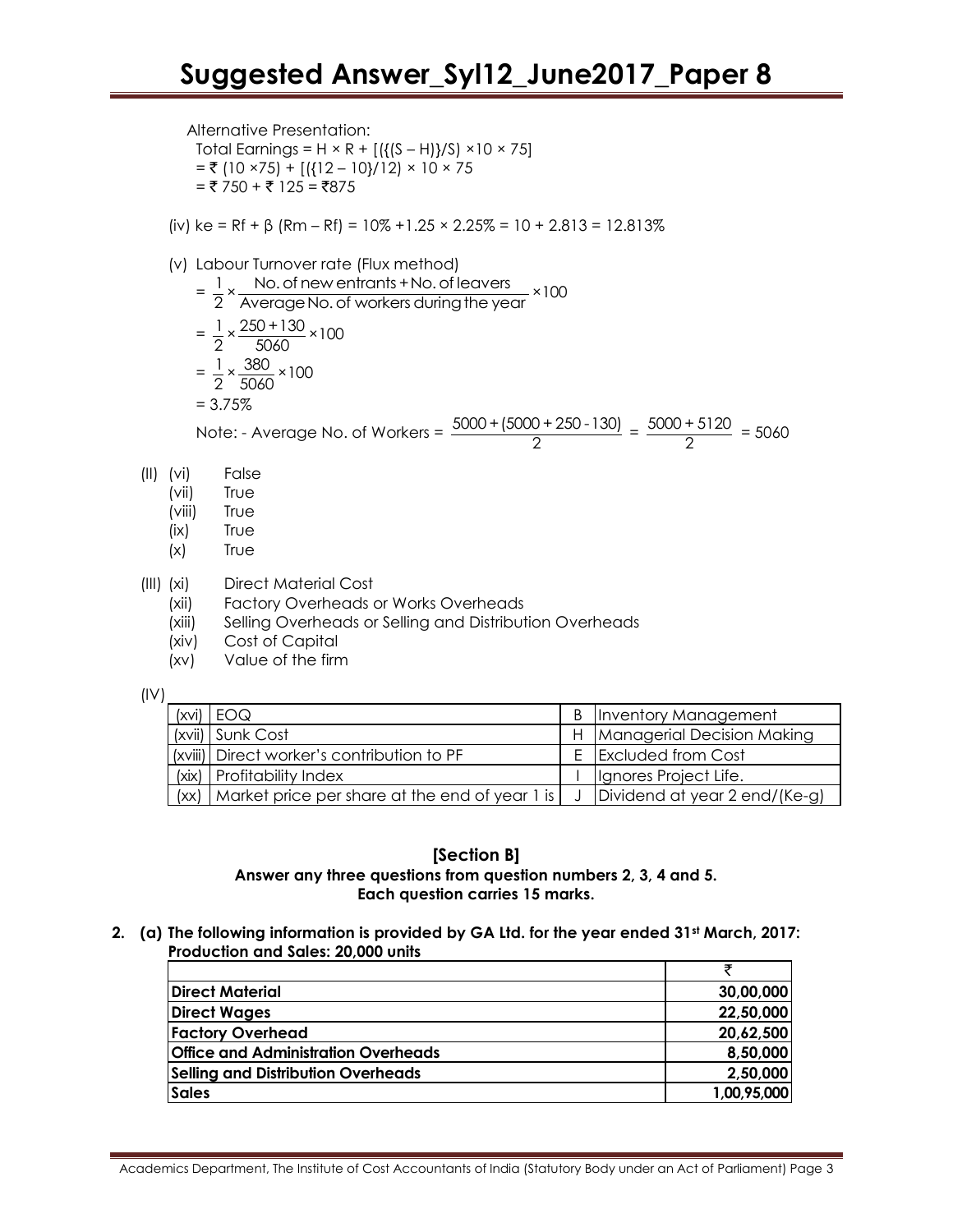**The following estimates have been made for the year 2017 – 18:** 

- **(i) Production and sales will be 30,000 units.**
- **(ii) Material prices per unit will increase by 25% but due to economy in consumption there will be a saving of 12% on the revised value.**
- **(iii) The wage rate per unit will increase by 20%.**
- **(iv) Factory overheads of** ` **7,50,000 are fixed. The remaining factory overheads will be in the same proportion to materials consumed plus wages as in last year.**
- **(v) The Office and Administrative overheads will increase by 20%.**
- **(vi) Selling and Distribution overheads per unit will be reduced by 20%.**
- **(vii)Percentage of profit on cost desired = 5% plus rate of profit on cost in the last year.**

**You are required to prepare a statement showing total cost and profit both in value (to the nearest rupee) and on per unit basis for the year 2017-18. Present costs element wise and with sub totals usually exhibited in a cost sheet 10**

| . <i>. .</i><br>.                        |                    |                     |  |  |
|------------------------------------------|--------------------|---------------------|--|--|
| <b>Particulars</b>                       | <b>Product P-I</b> | <b>Product P-II</b> |  |  |
| <b>Opening Stock (Tonnes)</b>            | 25,000             | 21,000              |  |  |
| <b>Sales (Tonnes)</b>                    | 4,15,000           | 3,10,000            |  |  |
| <b>Closing Stock (Tonnes)</b>            | 32,000             | 28,000              |  |  |
| <b>Machine Hours Utilised (Hours)</b>    | 10,000             | 6,000               |  |  |
| Design Charges (₹)                       | 10,80,000          | 6,50,000            |  |  |
| Software development charges $(\bar{z})$ | 16,50,000          | 9,00,000            |  |  |

**(b) P. Ltd. products P – I and P – II. The following information is furnished:** 

**Royalty is paid on units produced @** ` **20 per tonne for both the products. Wages are paid to machine operators @** ` **75 per machine hour. Hire charges of equipment used in manufacturing process of only product P-II** ` **6,15,000.**

**You are required to calculate the direct expenses of PI and PII as per CAS. 5**

# **Answer:**

2. (a) Statement of Cost and Profit for the year ended 31st March, 2018

| oupor and salos. Soloo orilis          |                   |                       |  |  |
|----------------------------------------|-------------------|-----------------------|--|--|
| <b>Particulars</b>                     | Total $(\bar{z})$ | Per unit( $\bar{z}$ ) |  |  |
| <b>Direct Materials</b>                | 49,50,000         | 165 <sup>1</sup>      |  |  |
| Direct Wages                           | 40,50,000         | 1352                  |  |  |
| Prime Cost                             | 90,00,000         | 300                   |  |  |
| Factory Overheads(7,50,000+22,50,0003) | 30,00,000         | 100                   |  |  |
| <b>Works Cost</b>                      | 1,20,00,000       | 400                   |  |  |
| Office and Administrative Overheads    | 10,20,0004        | 34                    |  |  |
| Cost of Production                     | 1,30,20,000       | 434                   |  |  |
| Selling and Distribution Overheads     | 3,00,000          | 105                   |  |  |
| Cost of Sales                          | 1,33,20,000       | 444                   |  |  |
| Profit                                 | 33,30,000         | 111                   |  |  |
| Sales                                  | 1,66,50,000       | 555                   |  |  |

Output and Sales: 30,000 units

Working Notes: Calculations for the year 2017-18:

- 1. Direct Materials Cost per unit =  $150 + 25\%$  of  $150 = 187.5 12\%$  of  $187.50 = ₹165$
- 2. Direct Wages per unit = 112.50 + 20% of 112.50 = ₹ 135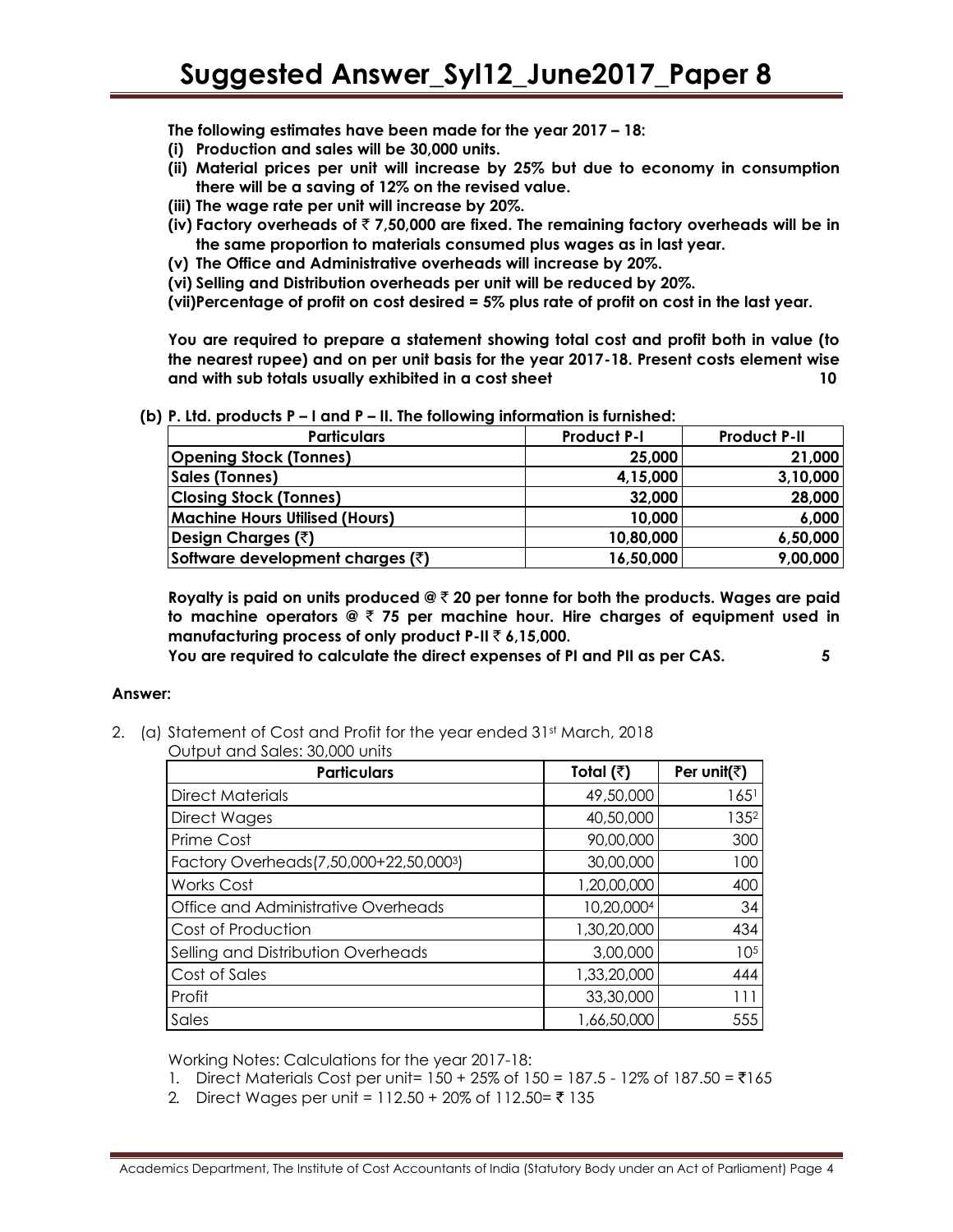- 3. Factory Overheads: Fixed  $\bar{\tau}$  7,50,000 and Variable 20,62,500 7,50,000 =  $(13,12,500/52,50,000) \times 90,00,000 = ₹ 22,50,000$
- 4. Office and Administrative Overheads =  $8,50,000 + 20\%$  of  $8,50,000 = \text{\texte}10,20,000$
- 5. Selling and Distribution Overhead per unit =  $12.50 20\%$  of  $12.50 = ₹10$
- 6. Profit percentage on cost for the year  $2016-17 = (16,82,500/84,12,500) \times 100 = 20\%$ Desired Profit % for 2017-18 = 20 +5 = 25% on Cost.

#### (b) Computation of Units produced

| Particulars                 | P        | PII      |
|-----------------------------|----------|----------|
| Sales (Tonnes)              | 4,15,000 | 3,10,000 |
| Add Closing Stock (Tonnes)  | 32,000   | 28,000   |
| Less Opening Stock (Tonnes) | 25,000   | 21,000   |
| Units produced (Tonnes)     | 4,22,000 | 3,17,000 |

Computation of Direct Expenses as per CAS 10

| Particulars                                | $P$  (そ)    | $PII($ ₹  |
|--------------------------------------------|-------------|-----------|
| Royalty paid on Units produced             | 84,40,000   | 63,40,000 |
| Add, Hire charges of Equipment used in PII |             | 6,15,000  |
| Add, Design Charges                        | 10,80,000   | 6,50,000  |
| Add, Software development charges          | 16,50,000   | 9,00,000  |
| Direct Expenses                            | 1.11.70.000 | 85,05,000 |

Note: Machine Operators Wages will be included in Direct Wages.

#### **3. (a) The following information given:**

| <b>Workers engaged</b>               |           | WX and WY                                    |
|--------------------------------------|-----------|----------------------------------------------|
| Standard time allowed for Job        | $\bullet$ | 40 hours to each                             |
| Actual time taken                    |           | 32 hours by WX and 30 hours by WY            |
| Wages rate                           |           | Same for both                                |
| <b>Wages payment system</b>          |           | Halsey 50% plan for WX and Rowan plan for WY |
| <b>Factory overhead recovered</b>    |           | @₹180 per hour for time taken in both cases. |
| Factory cost for each of the worker: |           | ₹ 62,400                                     |

**Calculate the hourly wages rate and cost of material used. Assume zero direct expenses. 7**

**(b) A company having three production cost centres A, B and C and two service cost centres X and Y reports the following data on overhead allocation costs for a certain period:**

| Cost           | Overhead          | Estimates of benefits received from Service cost centres (%) |    |  |
|----------------|-------------------|--------------------------------------------------------------|----|--|
| <b>Centres</b> | Costs $(\bar{z})$ |                                                              |    |  |
|                | 80,000            | 20                                                           | 20 |  |
| В              | 40,000            | 30                                                           | 25 |  |
|                | 20,000            |                                                              | 50 |  |
|                | 20,000            | ۰                                                            |    |  |
|                | 10,000            |                                                              |    |  |

**Determine the total overhead costs of C after apportioning the service centre costs using (i) Simultaneous Equations Method and (ii) Repeated Distribution method. Comment on your findings. Explain the concept. (Present your calculations to the nearest rupee). 8**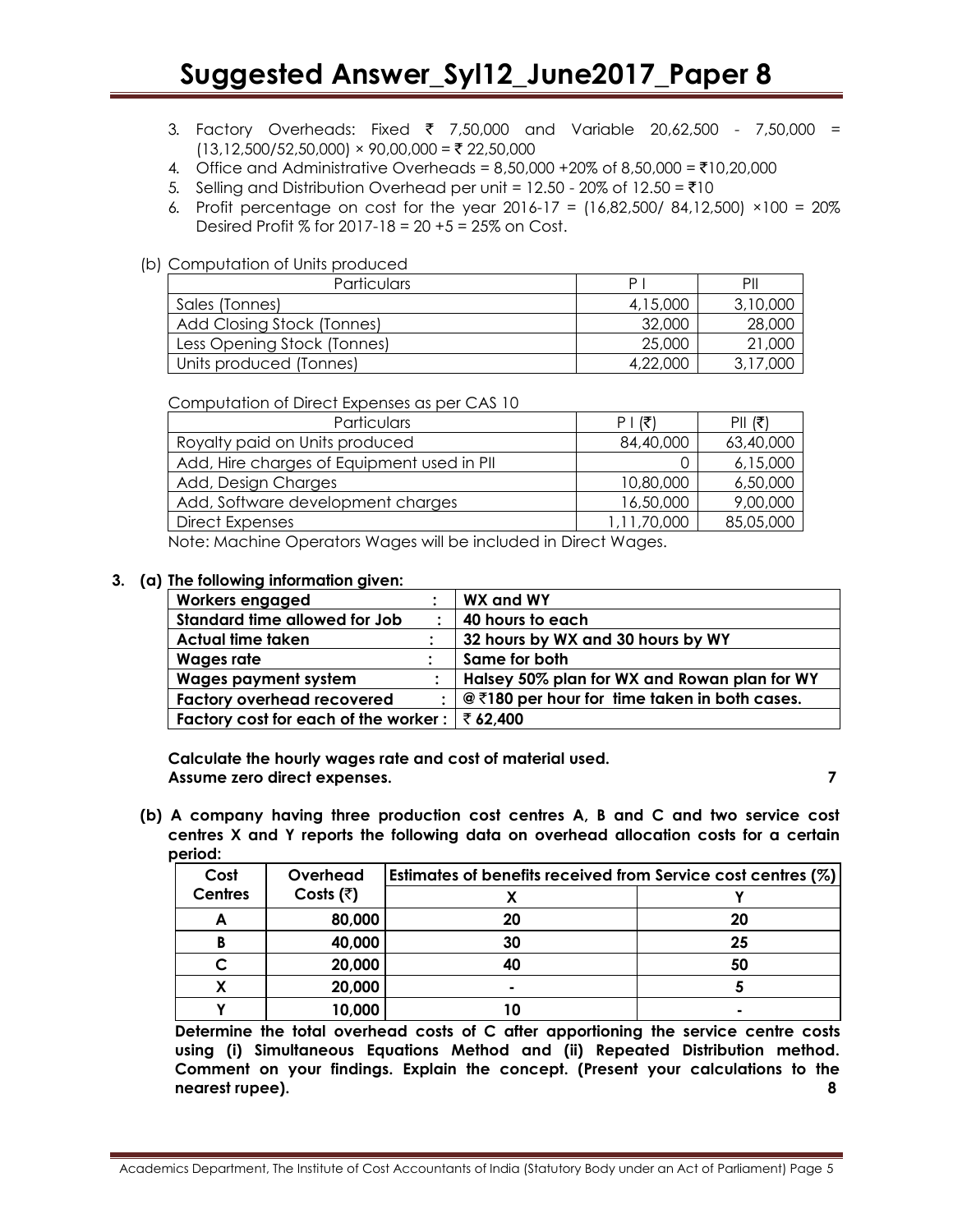#### **Answer:**

3. (a) Factory Cost = Direct Material Cost + Direct Labour Cost + Factory Overhead Let the Material Cost be 'x' and Labour Rate per hour be 'y'

Thus, the material cost for each of WX & WY =  $x$ Labour cost for WX (under Halsey 50% plan) = Normal wages + Bonus = 32y + (40 - 32) × y ×  $\frac{50}{100}$ 100  $= 32y + 4y$  = 36y Labour Cost for WY (under Rowan plan) = Normal wages :  $30y + b$ onus =  $30y + \left[\frac{30 \times (40 - 30)}{100}\right] \times y$  $\left[\frac{30 \times (40 - 30)}{40}\right]$  ×  $\gamma$  $30y + \left[\frac{30 \times (40 - 30)}{40}\right] \times y = 30y + 7.5y = 37.5y$ Factory Overhead for  $WX = 32 \times 180 = 5,760$ Factory Overhead for WY=  $30 \times 180 = 5,400$ Factory Cost: For WX = x + 36y + 5,760 = 62,400 or  $x + 36y = 56,640$ For WY =  $x + 37.5y + 5,400 = 62,400$  or  $x + 37.5y = 57,000$ On Subtracting equation (ii) from (i), we get -  $1.5y = -360$ Or  $y = 240$  $X + 36 \times 240 = 56,640$  Or  $x = ₹ 56,640-8,640 = ₹ 48,000$ Therefore, Material Cost  $(x) = \overline{x}$  48,000 and Wages Rate per hour (y) =  $\overline{5}$  240 per hour. (b) (i) Simultaneous Equation Method Equations :  $X = ₹$  [20,000 + 0.05y]  $Y = ₹ [10,000 + 0.1x]$ Solving, we get **:** Y = ` 12,060  $X = ₹$  [20,000+.05(12,060)]  $=$  ₹ [20,000+603] = ₹ 20,603 Total overhead cost of C = ₹ [20,000+ 40%X +50% Y]

 $=$  ₹ [20,000+0.4×20603+0.5×12,060]  $=$  ₹ [20,000 + 8,241 + 6,030]  $=$  ₹ 34,271.

## **Repeated Distribution Method**:

|                               | A      | B      |        | χ         |           |
|-------------------------------|--------|--------|--------|-----------|-----------|
| Overheads $\rightarrow$       | 80,000 | 40,000 | 20,000 | 20,000    | 10,000    |
| Service X                     |        |        | 8,000  | $-20,000$ | 2,000     |
| <b>Service Y</b>              |        |        | 6,000  | 600       | $-12,000$ |
| Service X                     |        |        | 240    | $-600$    | 60        |
| <b>Service Y</b>              |        |        | 30     | 3         | $-60$     |
| <b>Service X</b>              |        |        |        | $-3$      |           |
| <b>Total Cost of Overhead</b> |        |        | 34,271 |           |           |

Value of overhead of C under repeated distribution method is  $\bar{\tau}$  34,271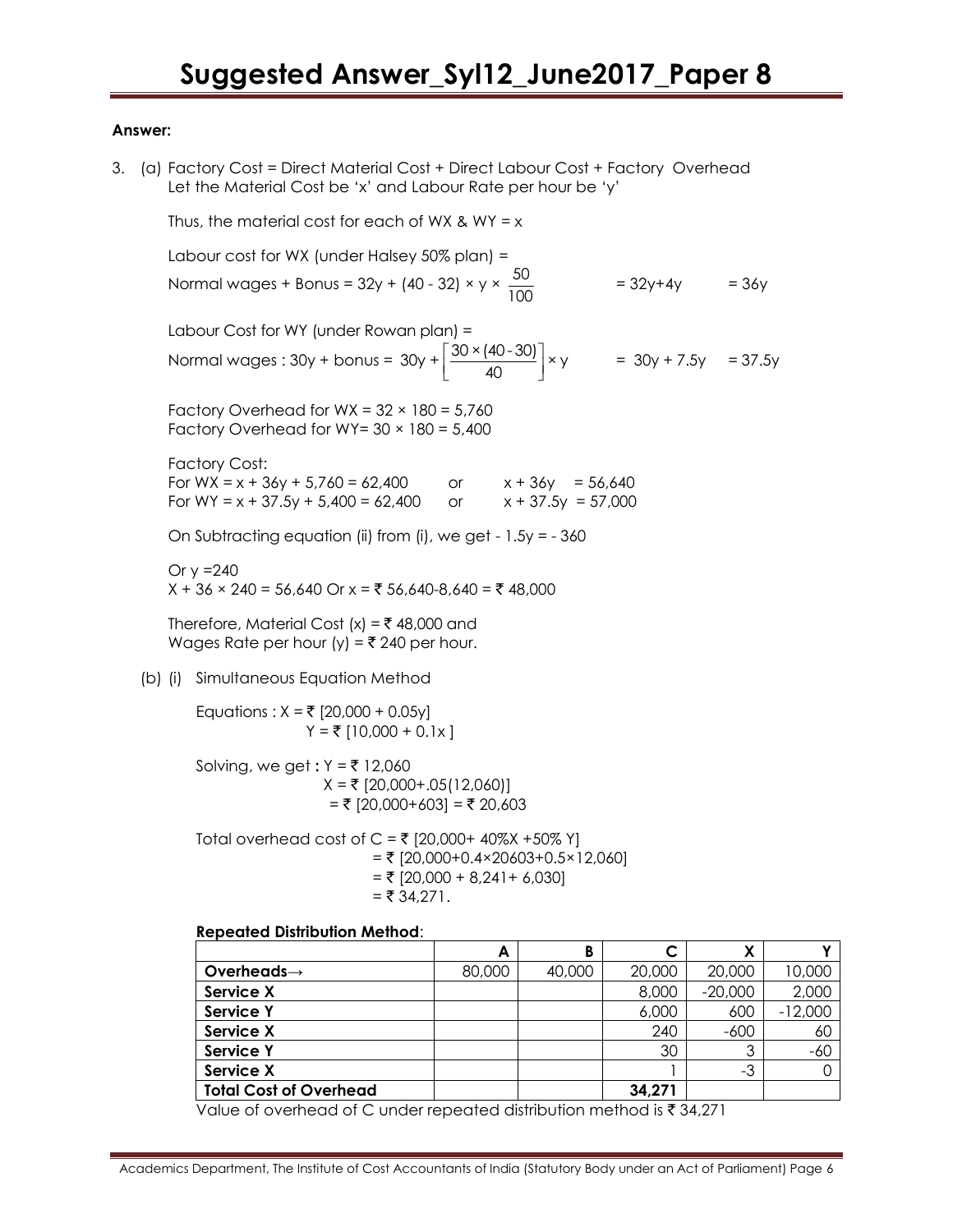Note: The repeated distribution method and the simultaneous equation method result in the same value of overhead apportionment only subject to round off difference. By the simultaneous equation method, we avoid the repeated iterations. We get the overhead amount directly by solving the equations. They are not essentially two different methods, but are rather two ways of calculating the apportionment on the same basis.

- **4. (a) Two quotations have been shortlisted in a material procurement process. Supplier A charges** ` **2.3 per unit and Supplier B charges** ` **2.10 per unit plus** ` **4,000 fixed charges irrespective of the order quantity.**
	- **(i) Compute the order quantity at which the purchase value will be the same for both the suppliers.**
	- **(ii) If the order quantity is 15,000 units, which supplier should be chosen? 4**
	- **(b) State three characteristics of "imputed cost". Give an example. 4**
	- **(c) What are the adjustments made to the installed capacity to arrive at the practical capacity? 4**
	- **(d) State the uses of CAS 5 in determining the average cost of transportation of materials. 3**

#### **Answer:**

**4.** (a) Supplier A  $=$   $\overline{z}$  2.30 per unit Supplier B  $=$   $\frac{1}{2}$   $\frac{10}{2}$  per unit +  $\frac{1}{2}$ 4000/- fixed charge Difference in price = ` 0.20 per unit Let the quantity be "X", where purchase value is same for both suppliers:  $2.30 \text{ 'x'} = 2.10x+4,000$ Solving the equation, we get 'x' =  $20,000$  Units

Or

In order to recover the fixed charges of supplier B, the order quantity should be 20.000 units (i.e.,  $\bar{\tau}$  4000/0.20). At the quantity of 20,000 units, purchase cost will be the same in both the cases as detailed below:

A ₹ 2.30 per unit (2.30 x 20,000 = ₹ 46,000) B ₹ 2.10 per unit (20,000 × 2.10) + (₹ 4,000 fixed charges) = ₹ 46,000

As seen from the above, at the quantity of 20,000 units, purchase cost will be the same in both the cases. If it is for less than 20,000 units, supplier A should be selected.

(ii) For an order of 15,000 units

A  $15,000 \times 2.30$  =  $\overline{5},34,500$ B  $(15,000 \times 2.10 + ₹ 4,000)$  =₹35,500 that is ₹ (31,500 + 4,000) Hence, A should be selected in order to place an order for 15,000 units **Note:** If the order is for more than 20,000 units, supplier B should be selected, as the fixed charges of  $\bar{\tau}$  4,000 are same irrespective of the units ordered.

## (b) Imputed costs are:

- (i) Notional costs they do not involve cash outlay
- (ii) Used only for decision making process, similar to opportunity cost.
- (iii) They are a classification of costs for managerial decision making.

**Example:** Interest on funds generated internally, payment for which is not actually made.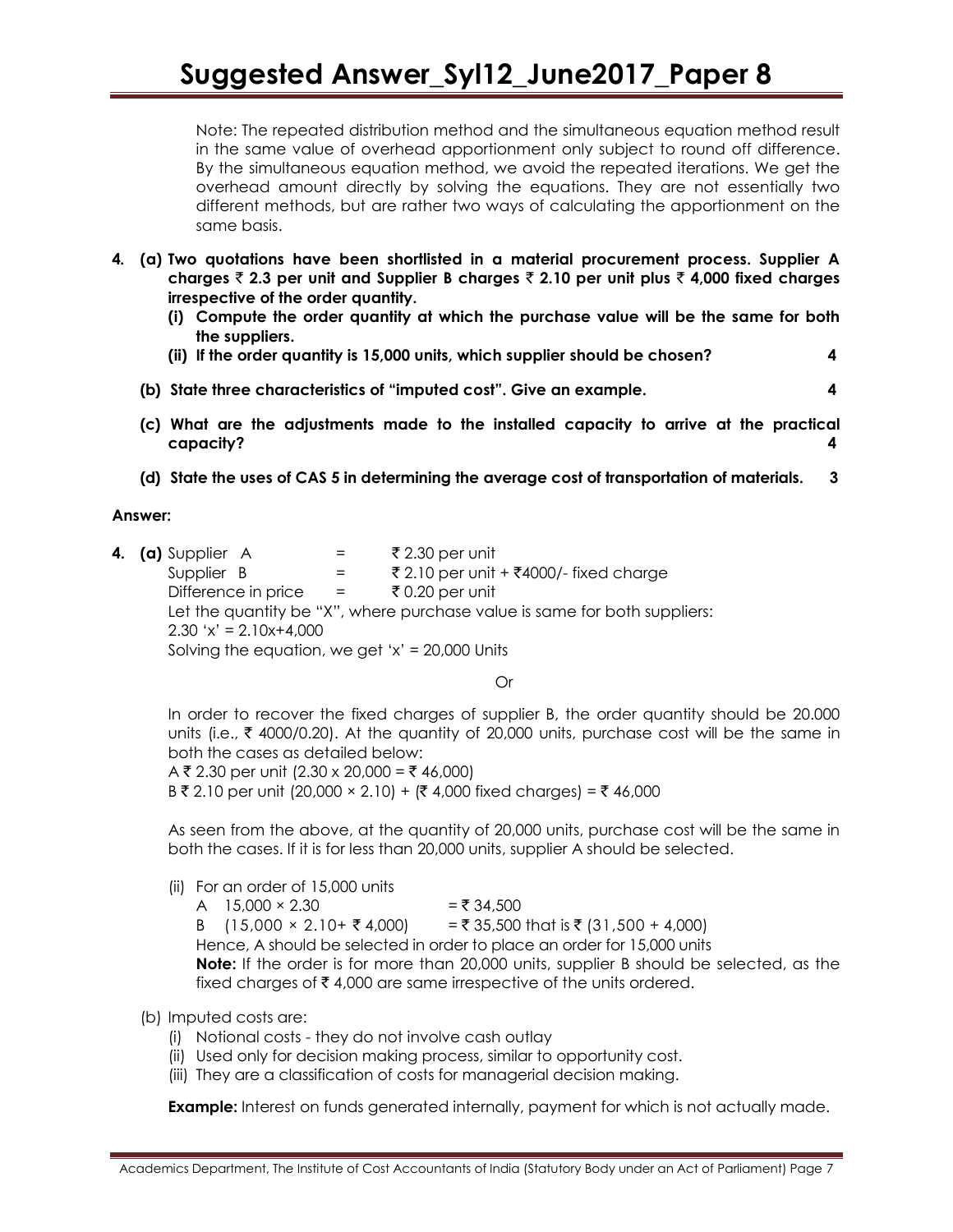- (c) (i) Available production hours after considering normal idle time, normal shut down and holidays
	- (ii) Normal time loss in batch change over, break downs, repairs, etc
	- (iii) Loss in efficiency due to ageing of machinery/equipment
	- (iv) Number of shifts
- (d) CAS 5 should be applied for calculation of cost of transportation required under any statute or regulations or for any other purpose. For example, this standard can be used for:
	- (i) Determination of average transportation cost for claiming the deduction for arriving at the assessable value of excisable Goods
	- (ii) Insurance Claim Valuation
	- (iii) Working out Claim for Freight Subsidy (under Fertilizer Industry Coordination Committee)
	- (iv) Administered price mechanism of Freight Cost element
	- (v) Determination of Inward Freight Costs included or to be included in the cost of purchases attributable to the acquisition
	- (vi) Computation of Freight included in the Value of Inventory for Accounting on Inventory or Valuation of Stock hypothecated with Banks/ Financial Institution/s….etc.
- **5. (a) The following information relates to the activity of a production department of M Limited for the month of April, 2017:**

| (i)   | <b>Material Costs</b>        | ₹15,00,000   |
|-------|------------------------------|--------------|
| (i)   | <b>Employee Costs</b>        | ₹ 6,72,000   |
| (iii) | <b>Direct Expenses</b>       | 42,000       |
| (iv)  | <b>Other Fixed Costs</b>     | ₹ 8,40,000   |
| (v)   | <b>Direct Labour hours</b>   | 21,000 hours |
| (vi)  | Hours of machinery operation | 4,000 hours  |

**You are required to prepare a statement showing the break-up of element wise cost (as per CAS) of the items given above for the entire department and for the order detailed below based on the following additional information:**

**(iv) above consists of 80% as machine related expenses and 10% as administration and 10% as marketing expenses.**

**On one order carried out in the department during April, 2017 the relevant data were:**

**Material used: 10% of total material; labour hours worked 163 hours; Machine hours: 51 hours.**

**Use (A) machine hour rate of overhead absorption (B) Direct labour hour rate of overhead absorption for factory overheads and prime cost basis for other overheads and determine the cost of the order under A and B. 6**

**(b) Group the following items as per the CAS applicable under the most appropriate element of cost or as specific exclusions. Find the total cost of direct materials. The information pertains to a company manufacturing processed foods.** 

| SI.  | <b>Item Description</b>                       | Amount |
|------|-----------------------------------------------|--------|
| No.  |                                               |        |
| (i)  | Material purchased: Flour at invoice price    | 50,000 |
| (ii) | <b>Transport Cost of flour to the factory</b> | 2,000  |
|      | (iii) Penalty paid to Transport Authority     | 700    |
|      | (iv) Free Samples                             | 950    |

Academics Department, The Institute of Cost Accountants of India (Statutory Body under an Act of Parliament) Page 8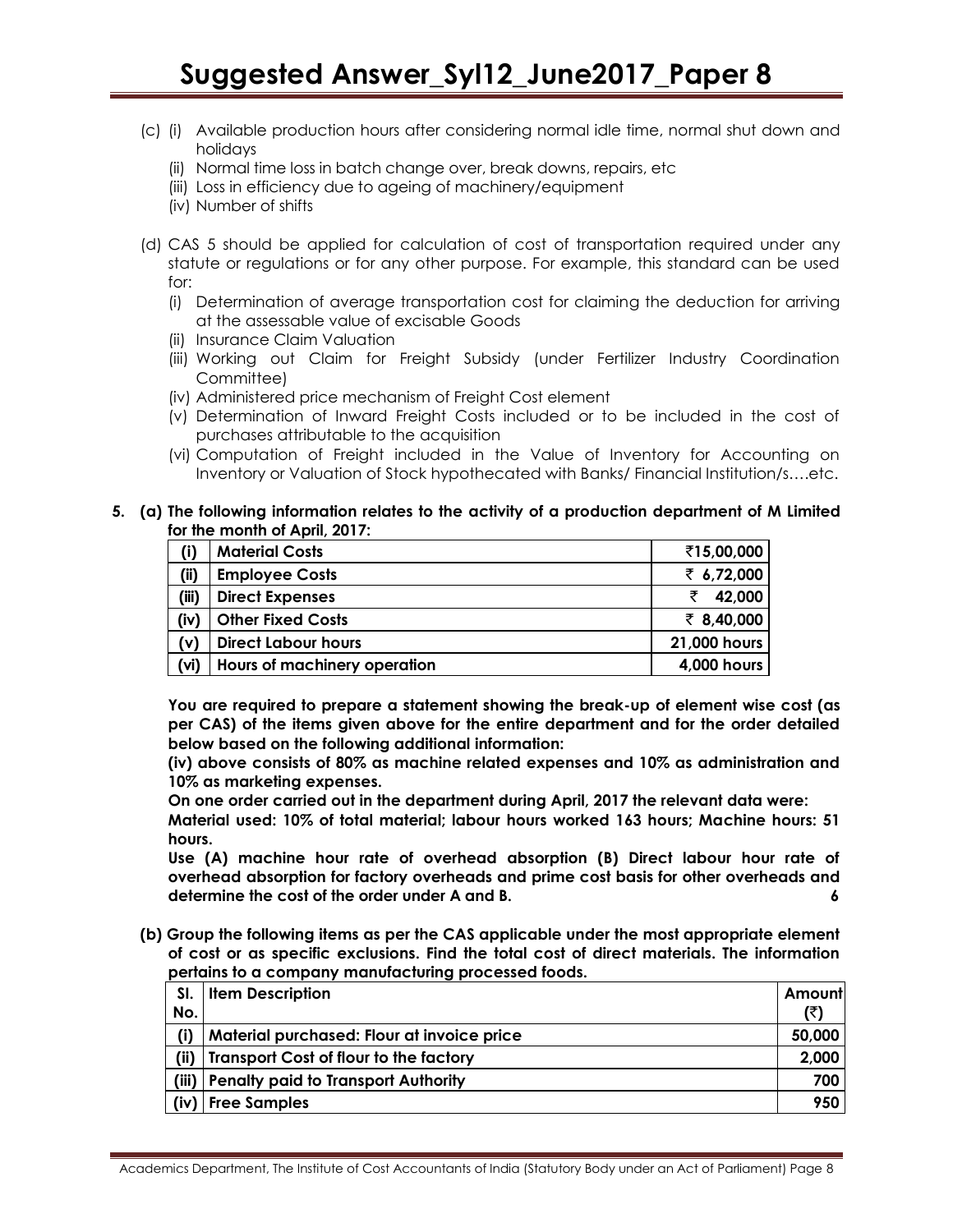| (v)    | Materials used for self-made primary packing material                                                                               | 5,000 |
|--------|-------------------------------------------------------------------------------------------------------------------------------------|-------|
| (vi)   | Direct Labour used on the above packing material                                                                                    | 3,000 |
| (vii)  | <b>Factory Overheads on the above packing material</b>                                                                              | 1,000 |
| (viii) | Invoice price of dyes purchased for the production shop                                                                             | 1,100 |
| (ix)   | <b>Inward Transport cost of Dye</b>                                                                                                 | 200   |
| (x)    | Salary paid to machine worker                                                                                                       | 2,100 |
| (xi)   | Salary paid to billing officer who raises invoices                                                                                  | 2,200 |
| (xii)  | Wages paid to a machine worker during idle time                                                                                     | 300   |
| (xiii) | <b>Price List/Catalogue cost</b>                                                                                                    | 5,400 |
| (xiv)  | Cost of cartons used to pack the packets to dispatch to retail outlets                                                              | 3,300 |
| (xv)   | Direct worker's contribution of Employees' Provident Fund                                                                           | 225   |
|        | (xvi) Taste stimulant and preservative added during the process (approximate<br>value; quantity not measurable during each process) | 900   |

**(You need not copy the item description into the answer book. You may indicate under each element, the Roman numeral and the corresponding amount) 9**

#### **Answer:**

**5. (a)** Element wise Cost Statement for entire Department

| <b>Particulars</b>                 | ₹         |
|------------------------------------|-----------|
| Direct Material                    | 15,00,000 |
| Direct Labour                      | 6,72,000  |
| <b>Direct Expenses</b>             | 42,000    |
| <b>Prime Cost</b>                  | 22,14,000 |
| <b>Production Overheads</b>        | 6,72,000  |
| <b>Factory Cost</b>                | 28,86,000 |
| <b>Administration Overheads</b>    | 84,000    |
| <b>Cost of Production</b>          | 29,70,000 |
| Selling and Distribution Overheads | 84,000    |
| <b>Cost of Sales</b>               | 30,54,000 |

For the order:

| <b>Absorption of Overheads</b>            | Machine Hour Basis (₹) | Labour Hour Basis (₹) |
|-------------------------------------------|------------------------|-----------------------|
| <b>Direct Material</b>                    | 1,50,000               | 1,50,000              |
| Direct Labour (163/21000) × 6,72,000      | 5,216                  | 5,216                 |
| Direct Expense (10%)                      | 4,200                  | 4,200                 |
| Prime Cost                                | 1,59,416               | 1,59,416              |
| <b>Production Overheads:</b>              |                        |                       |
| $(6,72,000/4,000) \times 51$              | 8,568                  |                       |
| $(6,72,000/21000) \times 163$             |                        | 5,216                 |
| <b>Factory Cost</b>                       | 1,67,984               | 1,64,632              |
| <b>Administration Overheads</b>           | $1,071*$               | $652**$               |
| Cost of Production                        | 1,69,055               | 1,65,284              |
| Selling and Distribution Overheads        | $1.071*$               | 652**                 |
| <b>Cost of Sales</b>                      | 1,70,126               | 1,65,936              |
| $*(84,000/4,000) \times 51$<br>$= 71,071$ |                        |                       |

\*\*  $(84,000/21,000) \times 163$  = ₹ 652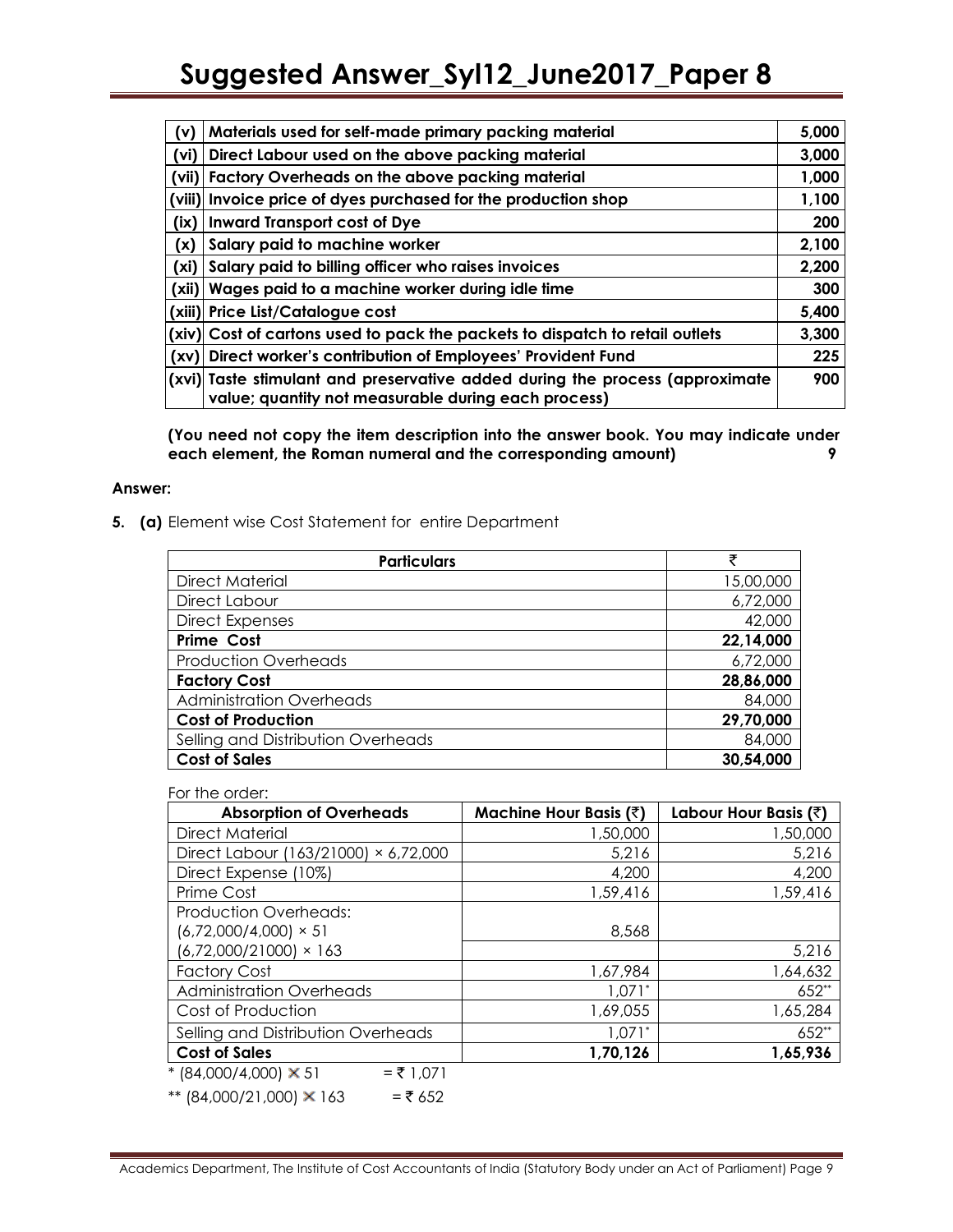# **Alternative:**

Question states: "use (A) Machine Hour Rate of Overhead absorption (B) Direct Labour Rate for Overhead absorption for Factory Overhead and Prime Cost basis for other Overheads and determine the Cost of Order under A and B."

Other Overheads pertain to Administrative Overheads and Selling & Distribution Overheads.

The Prime Cost in both the cases is  $\bar{\tau}$  1,59,416 and respective Overheads are also same  $\bar{\tau}$ 84,000.

The Percentage of this Overhead to Prime Cost is approximately 3.794.

Therefore, in both the cases, both above said Overheads would amount to  $\bar{\tau}$  6,048 approximately and Cost of Sales would be  $\bar{\tau}$  1,80,080 and  $\bar{\tau}$  1,76,728 respectively.

|                                                   |               |               |                                                 |                                                                 |                                                                | Amount in $\bar{z}$                          |
|---------------------------------------------------|---------------|---------------|-------------------------------------------------|-----------------------------------------------------------------|----------------------------------------------------------------|----------------------------------------------|
| <b>Details</b>                                    | <b>Direct</b> | <b>Direct</b> | <b>Direct</b><br>$(CAS 6)$ $(CAS 7)$ $(CAS 10)$ | Material   Labour   Expenses   Overheads<br>(CAS <sub>3</sub> ) | Production Administration Selling and<br>Overheads<br>(CAS 11) | <b>Distribution</b><br>Overheads<br>(CAS 15) |
| Flour at Invoice<br>(i)<br>Price-Material         | 50,000        |               |                                                 |                                                                 |                                                                |                                              |
| (ii) Inward Transport<br>Cost of Flour            | 2,000         |               |                                                 |                                                                 |                                                                |                                              |
| Packing<br>(v)Primary<br>Material                 | 5,000         |               |                                                 |                                                                 |                                                                |                                              |
| (vi) Direct Labour for<br><b>Packing Material</b> | 3,000         |               |                                                 |                                                                 |                                                                |                                              |
| (vii)Factory O/Hs on<br>packing material          | 1,000         |               |                                                 |                                                                 |                                                                |                                              |
| for<br>(viii) Dyes<br>Production Shop             |               |               |                                                 | 1,100                                                           |                                                                |                                              |
| (ix)Inward<br>Transport<br>Cost-Dyes              |               |               |                                                 | 200                                                             |                                                                |                                              |
| (x)Salary to Machine<br>Worker                    |               | 2,100         |                                                 |                                                                 |                                                                |                                              |
| (xii)Idle Time                                    |               |               |                                                 | 300                                                             |                                                                |                                              |
| (xi)Salary<br>Billing<br>to<br>Officer            |               |               |                                                 |                                                                 |                                                                | 2,200                                        |
| (xiii) Price Catalogue                            |               |               |                                                 |                                                                 |                                                                | 5,400                                        |
| (xiv) Cost of cartons<br>for distribution         |               |               |                                                 |                                                                 |                                                                | 3,300                                        |
| (xvi)Taste<br>Stimulant<br>and Preservative       |               |               |                                                 | 900*                                                            |                                                                |                                              |
| (iv)Free Samples                                  |               |               |                                                 |                                                                 |                                                                | 950                                          |
| Total cost of Direct<br>Material                  | 61,000        |               |                                                 |                                                                 |                                                                |                                              |

(b)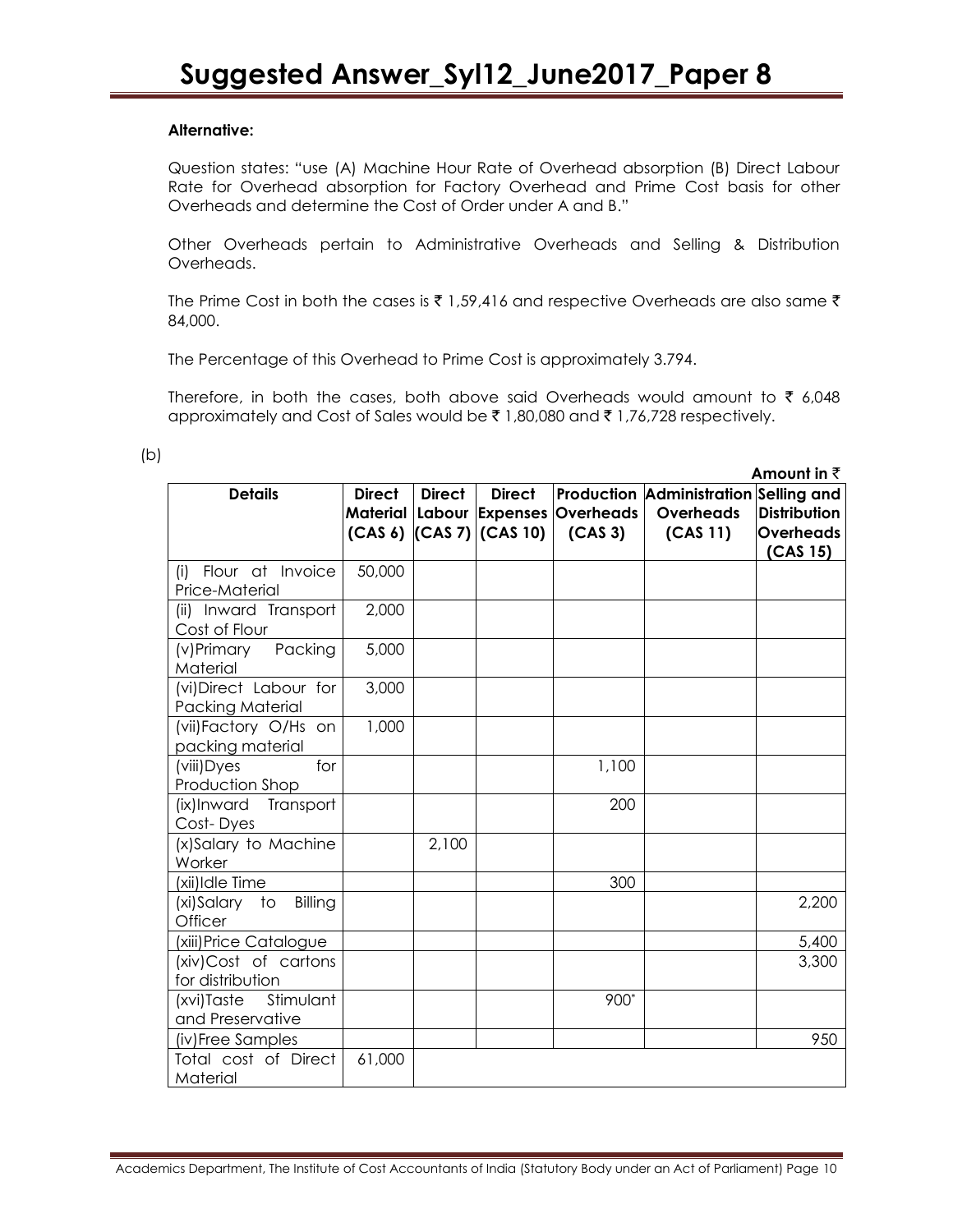- If measurable, it is Direct Expense. Since not measurable and exactly valued, treated as Factory/Production overhead. (Cost of some direct expense not economically/ feasibly traced is an Overhead.)
- (xv)Direct Worker"s Contribution to P.F. is not cost to Company.
- (iii)Penalty paid to Transport Authority is not part of a Product Cost.

#### **Section C Answer any two questions from question numbers 6, 7 and 8. Each question carries 15 marks**

**6. (a) Using the following data, find as many items as possible to prepare the balance Sheet as at the end of the year:** 

| Gross profits                                             | 5,40,000<br>₹ |
|-----------------------------------------------------------|---------------|
| <b>Shareholders Funds</b>                                 | ₹40,00,000    |
| <b>Gross Profit Margin</b>                                | 30%           |
| <b>Credit Sales to Total Sales</b>                        | 80%           |
| <b>Total Assets Turnover Ratio (based on Sales Value)</b> | 0.3 times     |
| <b>Inventory Turnover Ratio (Based on cost)</b>           | 4 times       |
| Average collection period (360 days in a year)            | 20 days       |
| <b>Current ratio</b>                                      | 1.8           |
| Long-term Debt to Equity                                  | 40%           |

**10**

**(b) Identify whether the following items are inflows or outflows and place them under appropriate categories in the cash flow statement under AS-3: 5**

| appropriate categories in the cash now statement shace field |        |         |          |  |
|--------------------------------------------------------------|--------|---------|----------|--|
| <b>Item Description</b>                                      | Inflow | Outflow | Category |  |
| Normal income tax refund                                     |        |         |          |  |
| <u>lProceeds of a share issue</u>                            |        |         |          |  |
| Interest received by a financial enterprise                  |        |         |          |  |
| Decrease in debtors                                          |        |         |          |  |
| Dividend received by a manufacturing company                 |        |         |          |  |

## **Answer:**

#### **6. (a) Working notes:**

| 1. Total Sales:              |                                        |
|------------------------------|----------------------------------------|
| GP Margin                    | $= 30\%$                               |
| GP                           | $=$ ₹ 5,40,000                         |
| Sales                        | = 5,40,000/30% = ₹18,00,000            |
| 2. Credit Sales:             |                                        |
| Credit sales                 | $= 80\%$ of total sales                |
|                              | $= 18,00,000 \times 80\%$              |
|                              | $=$ ₹14,40,000                         |
| 3. Total Assets:             |                                        |
| <b>Total Assets Turnover</b> | = Sales/ Total Assets = 0.3 times      |
| <b>Total Assets</b>          | $= 18,00,000/0.3$                      |
|                              | $= ₹60.00.000$                         |
| 4. Inventory:                |                                        |
| <b>Inventory Turnover</b>    | = Cost of Goods Sold / Inventory X 100 |
|                              | $= 18,00,000 - 5,40,000$ / Inventory   |
| inventory                    | = 12,60,000 / 4 = ₹3,15,000            |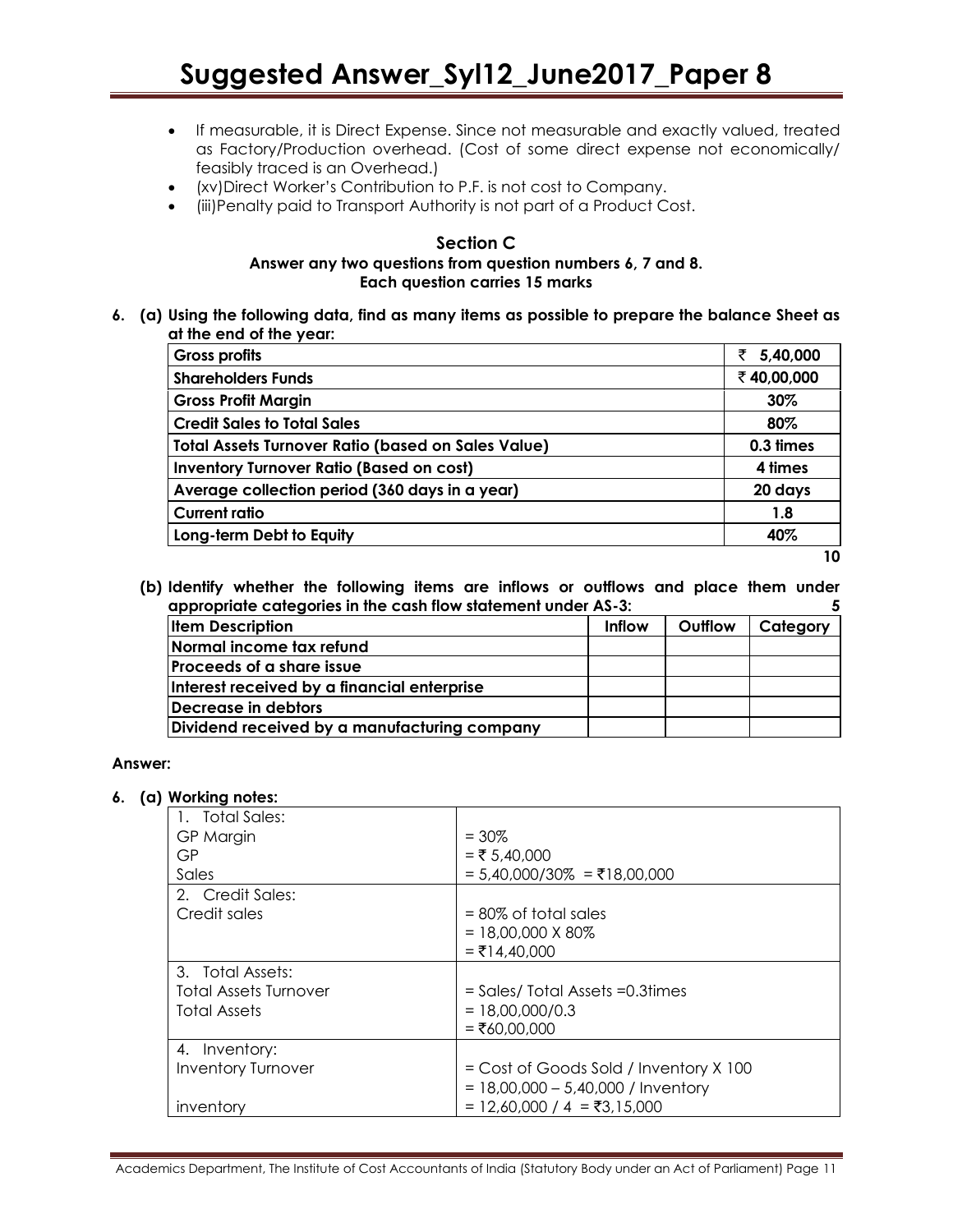| 5.<br>Debtors:                       |                                                  |
|--------------------------------------|--------------------------------------------------|
| Debtors                              | = Credit Sales X 20 days / 360 days              |
|                                      | $= 14,40,000 \times 20/360$ days                 |
|                                      | $= ₹ 80,000$                                     |
| 6. Long Term Debt                    |                                                  |
| <b>Total Assets</b>                  | $= 60,00,000$                                    |
| <b>Total of Balance Sheet</b>        | $= 60,00,000$                                    |
| Now, Long Term Debt                  | = Long Term Debt / Equity = 40%                  |
| Long Term Debt                       | $= 40\%$ of Equity                               |
|                                      | $= 40,00,000 \times 40\%$                        |
|                                      | $=$ ₹ 16,00,000                                  |
| <b>Current Liabilities</b>           | $= 60,00,000$ (Total Assets) - 40,00,000         |
|                                      | (Equity) – 16,00,000 (Long Term Debt)            |
|                                      | $= ₹ 4,00,000$                                   |
| 7. Cash and Bank:                    |                                                  |
| Current ratio                        | = Current Assets / Current Liabilities           |
| 1.8                                  | = Debtors + Inventory + Cash and Bank            |
| 1.8                                  | $= 80,000 + 3,15,000 + Cash$ and Bank / 4,00,000 |
| 7,20,000                             | $= 3,95,000 + Cash$ and Bank                     |
| Cash and Bank                        | $= ₹ 3,25,000$                                   |
| 8. Fixed Assets                      |                                                  |
| <b>Total Assets – Current Assets</b> | $=$ ₹ 60,00,000 - (3,15,000 + 80,000 + 3,25,000) |
|                                      | $=$ ₹ 52,80,000                                  |

# **Balance Sheet as at the end of Year ending -----**

|                                |              | ₹                   | ₹             |
|--------------------------------|--------------|---------------------|---------------|
|                                | Schedule No. | <b>Current Year</b> | Previous Year |
| <b>Capital and Liabilities</b> |              |                     |               |
| Share holders funds            |              | 40,00,000           |               |
| Long term liabilities          |              | 16,00,000           |               |
| <b>Current liabilities</b>     |              | 4,00,000            |               |
| Total                          |              | 60,00,000           |               |
| Assets                         |              |                     |               |
| Cash                           |              | 3,25,000            |               |
| <b>Debtors</b>                 |              | 80,000              |               |
| <b>Fixed Assets</b>            |              | 52,80,000           |               |
| Inventory                      |              | 3,15,000            |               |
| Total                          |              | 60,00,000           |               |

## **(b)**

| <b>Item Description</b>                      | <b>Inflow</b> | <b>Outflow</b> | Category           |
|----------------------------------------------|---------------|----------------|--------------------|
| Normal income tax refund                     |               |                | Operating activity |
| Proceeds of a share issue                    |               |                | Financing activity |
| Interest received by a financial enterprise  |               |                | Operating activity |
| Decrease in debtors                          |               |                | Operating activity |
| Dividend received by a manufacturing company |               |                | Financing activity |

## **7. (a) The following data is provided by S Limited.**

**Sales** ` **40,00,000; Variable Cost is 60% of Sales; Fixed Cost** `**10,00,000; Interest on Borrowings** ` **1,50,000 in addition to the fixed costs.**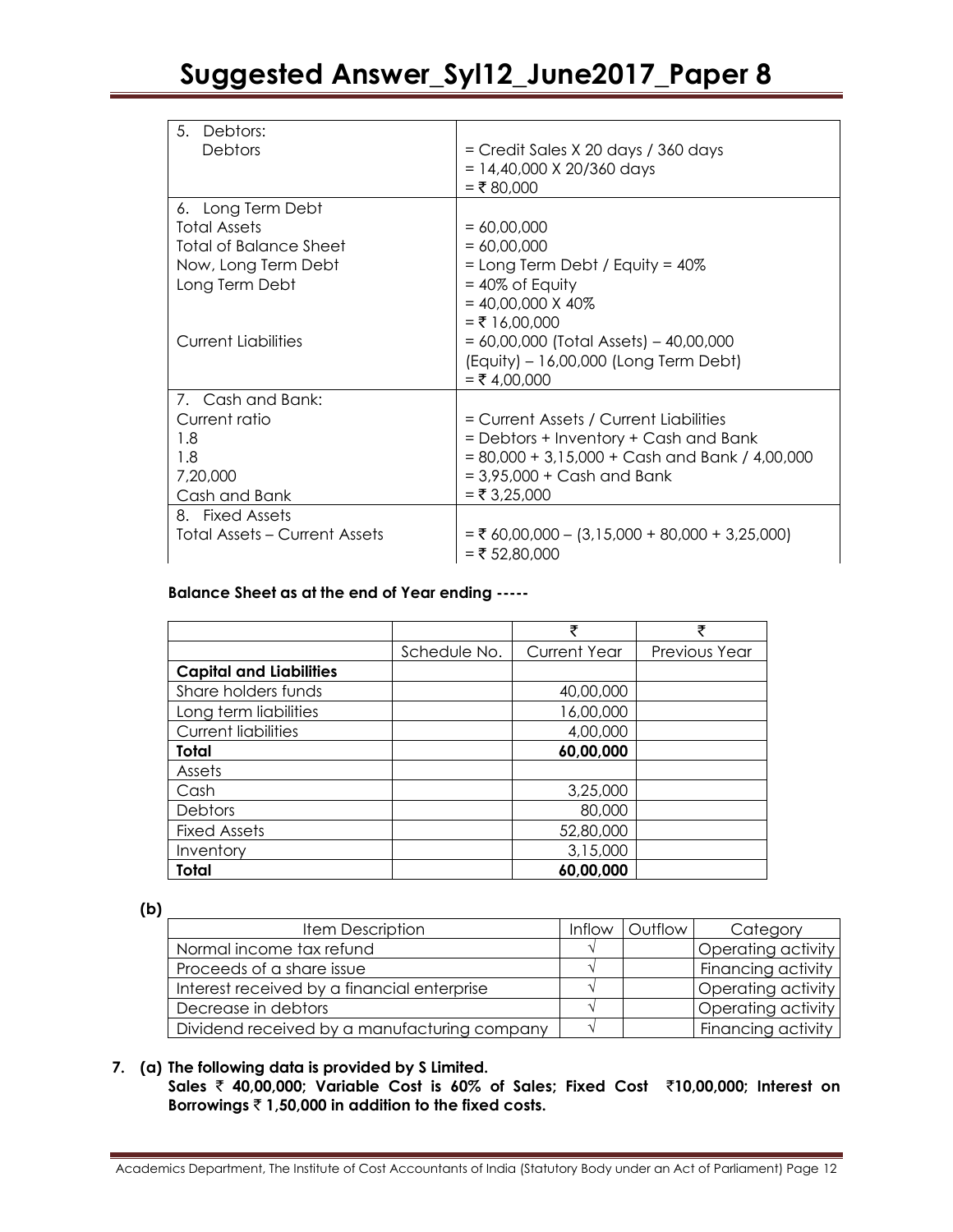**Using the concept of leverage, answer the following:**

- **(i) By what percentage will the taxable income increase if EBIT increases by 6%?**
- **(ii) By what percentage will EBIT increase if there is 10% increase in sales?**
- **(iii) By what percentage will the taxable income increase if the sales increase by 6%? Verify your results. 8**
- **(b) A firm is considering pushing up its sales by extending credit facilities to any one of the following categories of customers: (i) Customers with a 10% risk of non-payment, and (ii) Customers with a 25% risk of non-payment. The incremental sales expected in category (i) is** ` **2,40,000 and in category (ii) is** ` **6,50,000. The cost of production and selling costs are 60% of sales while the collection costs amount to 5% of sales in case of category (i) and 10% of sales in case of category (ii).**

**You are required to advise the firm about extending credit facilities to each of the above categories of customers. (Use sale value for bad debts). 7**

#### **Answer:**

**7. (a)** Income statement of the company

| Sales                     | 40,00,000 |
|---------------------------|-----------|
| Less: Variable Cost @ 60% | 24,00,000 |
| Contribution              | 16,00,000 |
| Less: Fixed Cost          | 10,00,000 |
| EBIT                      | 6,00,000  |
| Less : Interest           | 1,50,000  |
| Profit before tax         | 4,50,000  |

(i) Degree of Financial Leverage :

DFL = EBIT / Profit before Tax = 6,00,000 / 4,50,000 = 1.3333 If EBIT increase by 6%, the taxable income will increase by 1.3333x6 = 7.9998% or 8% and it may be verified as follows:

|                          | Amount in ₹ |
|--------------------------|-------------|
| EBIT (after 6% increase) | 6,36,000    |
| Less: Interest           | 1,50,000    |
| lProfit before Tax       | 4,86,000    |

Increase in taxable income is ₹ 36,000 i.e., 8% of ₹ 4,50,000

(ii) Degree of Operating Leverage:

DOL = Contribution/EBIT = 16,00,000 / 6,00,000 = 2.6667

If Sales increase by 10%, the EBIT will increase by  $2.6667X10 = 26.667\%$  and it may be verified as follows:

|                               | Amount in $\bar{\tau}$ |
|-------------------------------|------------------------|
| Sales (after 10% increase)    | 44,00,000              |
| Less: Variable Expenses @ 60% | 26,40,000              |
| Contribution                  | 17,,60000              |
| Less: Fixed Cost              | 10,00,000              |
| <b>FBIT</b>                   | 7,60,000               |

Increase in EBIT is ₹ 1,60,000 i.e., 26.667% of ₹ 6,00,000.

(iii) Degree of Combined Leverage :

DCL = Contribution/Profit before Tax = 16,00,000/4,50,000 = 3.556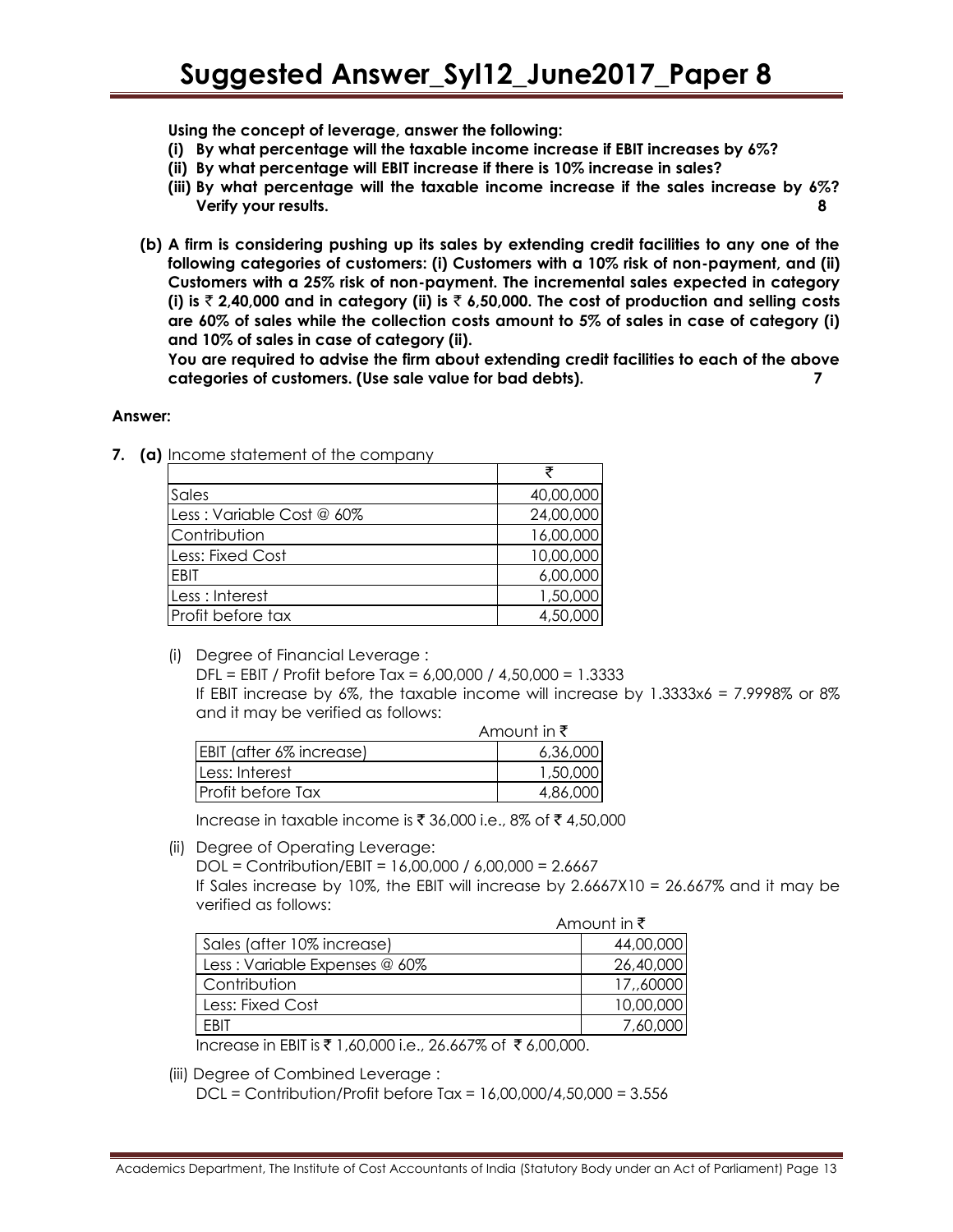# **Alternatively,**

DCL = DFL  $\times$  DOL or, 1.3333  $\times$  2.6667 = 3.5555 say 3.556

If sales increase by  $6\%$ , the Profit before tax will increase by 3.556 X  $6 = 21.336$  and it may be verified as follows:

|                                                                                                | Amount in $\bar{z}$ |  |
|------------------------------------------------------------------------------------------------|---------------------|--|
| Sales (after 6% increase)                                                                      | 42,40,000           |  |
| Less: Variable Expenses @ 60%                                                                  | 25,44,000           |  |
| Contribution                                                                                   | 16,96,000           |  |
| Less : Fixed Cost                                                                              | 10,00,000           |  |
| EBIT                                                                                           | 6,96,000            |  |
| Less: Interest                                                                                 | 1,50,000            |  |
| Profit before tax                                                                              | 5,46,000            |  |
| Increase in Profit before tax is $\overline{z}$ 96,000 i.e. 21,336% of $\overline{z}$ 4,50,000 |                     |  |

Increase in Profit before fax is  $\bar{\zeta}$  96,000 i.e. 21.336% of  $\bar{\zeta}$  4, 50,000

#### **(b) Evaluation of Credit Policies**

**Category (i)** 10% risk of non-payment

| Particulars                                                 |          |          |
|-------------------------------------------------------------|----------|----------|
| Incremental sales                                           |          | 2,40,000 |
| Less: Bad debts @ 10%                                       |          | 24,000   |
| Sales realized                                              |          | 2,16,000 |
| [Less: Cost of production and selling cost (2,40,000 × 60%) | 1,44,000 |          |
| Less: Collection cost $(2,40,000 \times 5\%)$               | 12,000   | 1,56,000 |
| Incremental Profit                                          |          | 60,000   |

#### **Category (ii)** 25% risk of non - payment

| Particulars                                              |          |          |
|----------------------------------------------------------|----------|----------|
| Incremental Sales                                        |          | 6,50,000 |
| Less: Bad Debts @ 25%                                    |          | 1,62,500 |
| Sales realized                                           |          | 4,87,500 |
| Less: Cost of production and selling cost (650000 × 60%) | 3,90,000 |          |
| Less: Collection cost (650000 × 10%)                     | 65,000   | 4,55,000 |
| Incremental Profit                                       |          | 32,500   |

Advice: Incremental profit in case of category (i) is more than as same in case of category (ii). Hence, advised to extend credit facility to category (i).

# **8. (a) R Ltd. Has the following book-value capital structure as on 31st March, 2017:**

|                                                | $($ ₹ In Crores) |
|------------------------------------------------|------------------|
| 12% Debentures of $\bar{\tau}$ 100 each        | <b>20I</b>       |
| 10% Preference shares of $\bar{\tau}$ 100 each |                  |
| Equity shares of $\bar{z}$ 10 each             | 25 <sub>l</sub>  |
| Total                                          | 50               |

**Recent market prices of the securities are: Debentures:** ` **115 per debenture; Preference shares:** ` **140 per share; and Equity shares:** ` **48 per share**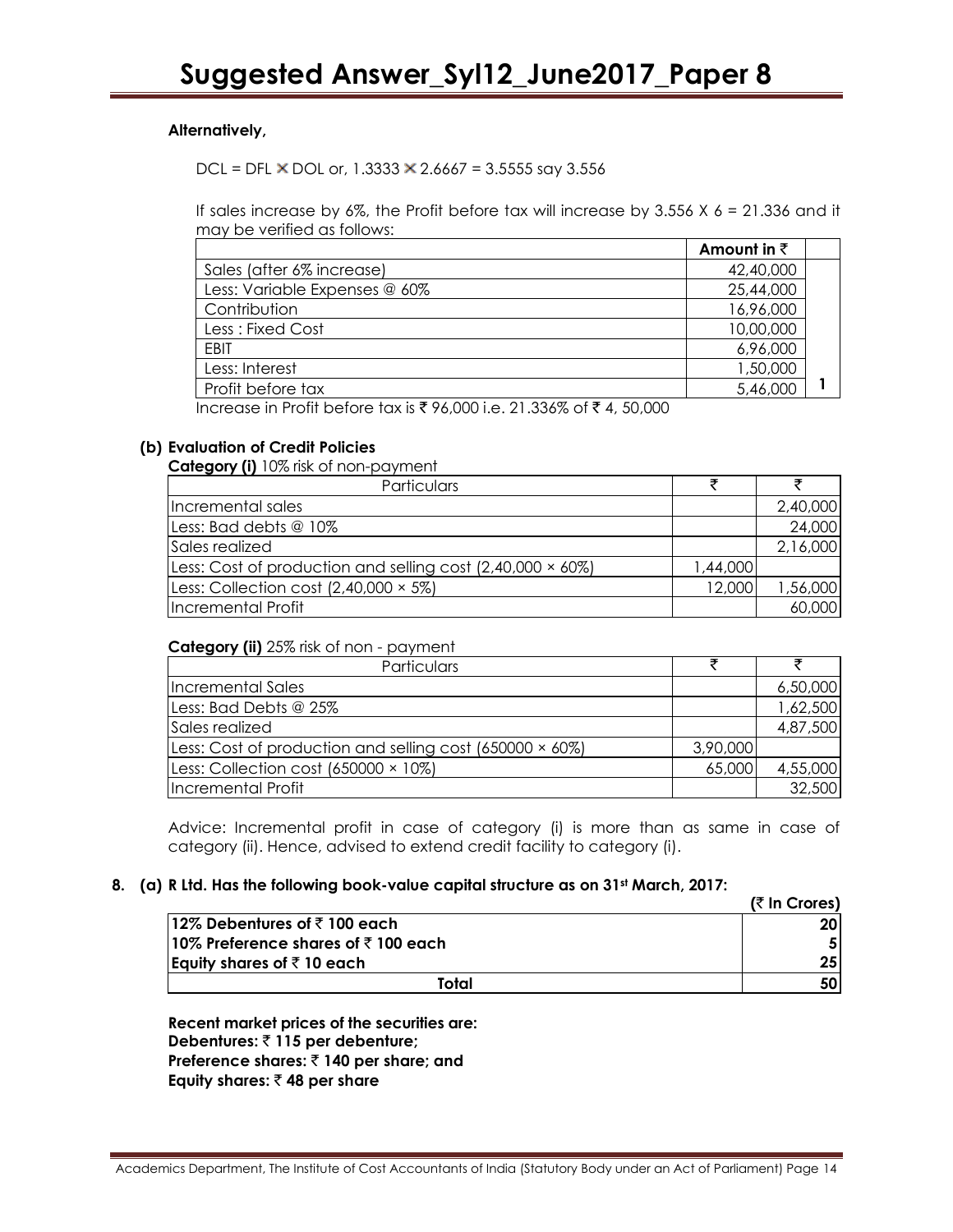**External financing opportunities are:**

- **(i) 12% Debentures are redeemable at par after 10 years, its flotation cost is 4% and sale price is**  $\bar{\tau}$  **100.**
- **(ii) 10% Preference shares are redeemable at par after 10 years, its flotation cost is 5% and sale price is** ` **100.**
- (iii) Equity shares:  $\bar{\tau}$  4 per share is flotation cost, sale price is  $\bar{\tau}$  44.

The dividend expected on the equity share at the end of the year is  $\bar{\tau}$  4 per share; the **anticipated growth rate in dividends is 7% p.a. and the company has the practice of paying all its earnings in the form of dividend. The corporate tax rate is 30%.**

**You are required to calculate the weighted average cost of capital using (i) Book value weights and (ii) Market Value weights 10**

**(b) The following data relating to a project are provided by the Management of G Ltd:**

| Annual saving              | ₹4,20,000 |
|----------------------------|-----------|
| Useful life                | 4 years   |
| <b>Profitability Index</b> | 1.04291   |
| Internal rate of Return    | 14%       |
| Salvage Value              | Nil       |

**Assume that the only outflow is at the beginning of year 1. Find (i) Net Present Value (to the nearest rupee) and (ii) Cost of Capital (as a % up to one decimal point) 5**

**Table Showing Present Value of Re.1 at different discount rates: (You are required to use PV factors only up to three decimals as shown below)** 

| <b>Rate</b><br><b>End of Year</b> | 14%   | 13%   | 12%   | 11%   |
|-----------------------------------|-------|-------|-------|-------|
|                                   | 0.877 | 0.885 | 0.893 | 0.901 |
| 2                                 | 0.769 | 0.783 | 0.797 | 0.812 |
| 3                                 | 0.675 | 0.693 | 0.712 | 0.731 |
| 4                                 | 0.592 | 0.613 | 0.636 | 0.659 |
| Total                             | 2.913 | 2.974 | 3.038 | 3.103 |

#### **Answer:**

## **8**. **(a) Working Notes:**

Calculation of specific Cost of Capital

- (1) Cost of Debt
	- Kd = {| (1-t) + (RV NS)/ N} / (RV + NS) / 2
		- = {12 (1-0.3) + (100-96)/10} / (100+96) / 2
		- $= (8.4 + 0.4) / 98$
		- = 0.0898 or 8.98%
- (2) Cost of Preference Capital
	- $Kp = {PD + (RV NS) / N} / (RV + NS) / 2$  $=$  {10 + (100 - 95) / 10} / (100 + 95) / 2
		- $=$  {10 + 0.5} / 97.5
		- $= 10.5 / 97.5$
		- = 0.107692 or 10.77%